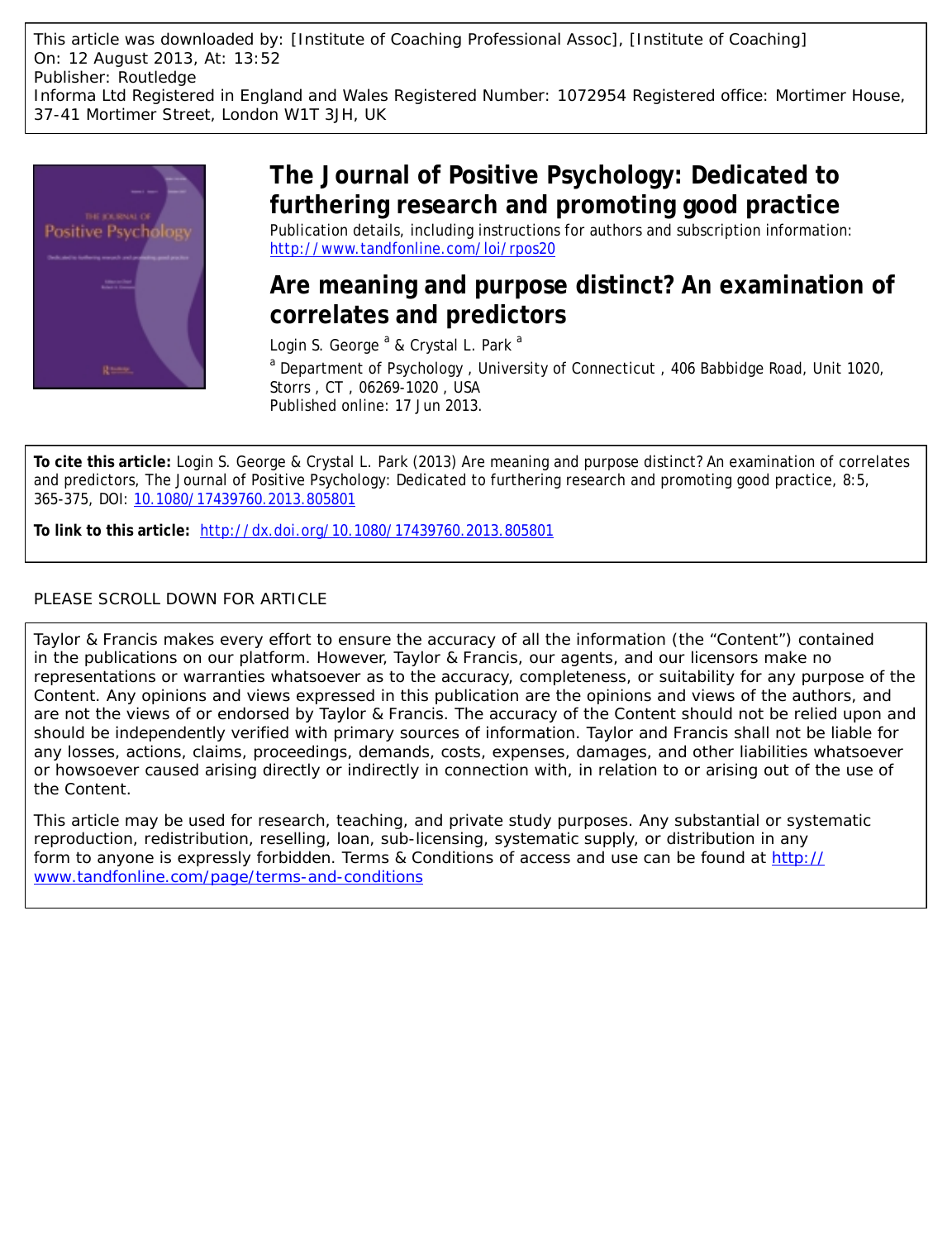## Are meaning and purpose distinct? An examination of correlates and predictors

Login S. George\* and Crystal L. Park

Department of Psychology, University of Connecticut, 406 Babbidge Road, Unit 1020, Storrs, CT 06269-1020, USA

(Received 8 September 2012; final version received 10 May 2013)

Existing empirical literature has typically treated meaning and purpose as identical. Based on previous theoretical propositions of these two constructs as distinct, we hypothesized that meaning (defined as a sense of comprehension and significance in life) and purpose (defined as a sense of goals, aims, and direction in life) would have different predictors and correlates. We utilized a longitudinal design and collected data from 167 cancer survivors at two time points one year apart. Although meaning and purpose were strongly correlated, they had different predictors and correlates. Regression analyses showed Time 2 meaning was predicted by Time 1 spirituality, whereas Time 2 purpose was predicted by Time 1 social support. At Time 2, meaning was positively correlated with posttraumatic growth and negatively with posttraumatic depreciation, whereas purpose was negatively correlated with intrusive thoughts pertaining to cancer. Implications of an understanding of meaning and purpose as distinct constructs are discussed.

Keywords: meaning; purpose; well-being; meaning in life; existential psychology

In the past few decades, the constructs of meaning and purpose have received increased scholarly attention and have come to be viewed as fundamental to wellness and fulfillment (Reker & Chamberlain, 2000; Wong, 2012). Empirical research has substantiated theoretical claims that a sense of meaning and purpose in life are important to well-being (Ryff & Singer, 2008; Steger, 2009, 2012). Although a wealth of information regarding these two constructs has accumulated over the years, one problem with the literature is that existing treatments of meaning and purpose have considered them to be identical constructs in some instances and distinct constructs in others. Many scholars have outlined meaning and purpose as distinct, yet few empirical studies have directly examined the differences between these two constructs. The current study attempts to explore the differences in predictors and correlates of meaning and purpose.

#### Why distinguish meaning and purpose?

Scholars have pointed out that although the terms meaning and purpose have been used interchangeably, two distinct underlying constructs have been communicated through the use of these terms (Damon, Menon, & Bronk, 2003, pp. 120–121; Weinstein, Ryan, & Deci, 2012, p. 82). One construct refers to the sense that an individual's life experiences 'make sense' and that s/he lives life in fulfilling ways, while the other represents a sense of goals, aims, and direction in life. Yalom (1980,

\*Corresponding author. Email: login.george@uconn.edu

p. 423) explicitly defined these constructs as distinct – he pointed out that meaning in life refers to the sense of coherence perceived regarding life, whereas purpose refers to intention, aim, or function. In a similar vein, McKnight and Kashdan (2009) conceptualized purpose as a central, self-organizing life aim that is distinct from meaning. According to them, meaning is related more to processing and interpreting reality, whereas purpose is related to motivated planning and acting. Other scholars have conceptualized meaning as the broader construct, one that involves a variety of components such as making sense of one's experiences, coherence, significance, and purpose; these conceptualizations consider purpose/goal pursuits as merely one of the components of meaning (e.g. Baumeister, 1991; Reker & Wong, 1988). For example, Baumeister (1991) defined meaning as the need to make sense of life and suggested that purpose is only one of four ways individuals try to make sense of their lives. He defined purpose as the perception of one's activities and life events as related to goals and fulfillment.

Factor analytic evidence offers some support for the idea that the two underlying constructs behind the terms meaning and purpose may not be interchangeable. Morgan and Farsides (2009) factor analytically derived a multidimensional measure of meaning that consists of five dimensions, only one of which they refer to as purpose. This purpose subscale contains items referring to goals, aims, mission, and direction. In contrast, the other subscales consist of items tapping constructs such as having a sense of significance regarding one's life.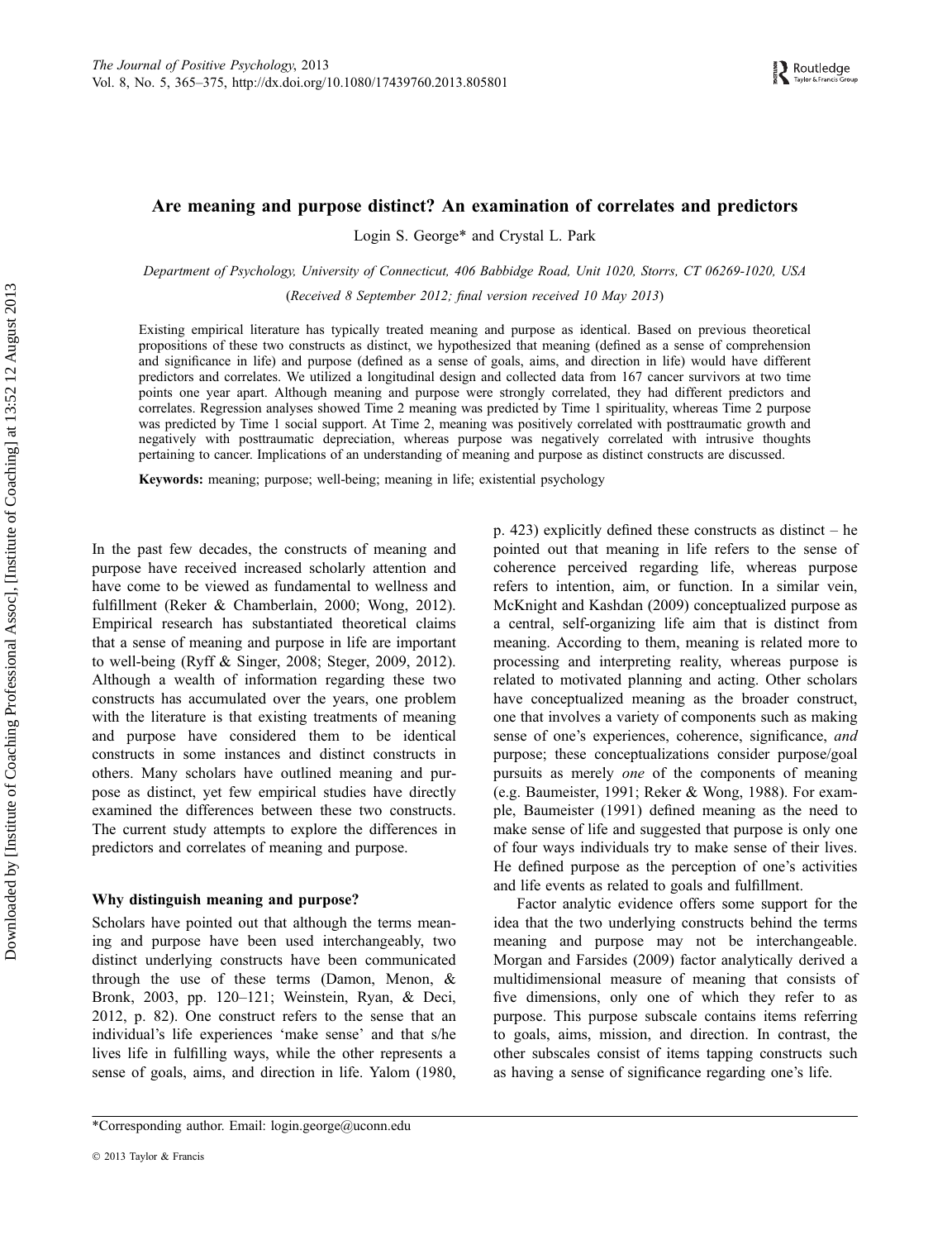Based on previous theoretical propositions (e.g. Baumeister, 1991; McKnight & Kashdan, 2009; Yalom, 1980), the current study conceptualizes meaning and purpose as distinct constructs. Meaning is conceptualized as the subjective experience of perceiving life as fitting into a larger context and finding significance in it (Yalom, 1980). Individuals experiencing meaning are able to feel a sense of comprehension and significance in their lives and feel that life as a whole 'makes sense' (Baumeister, 1991). In contrast, purpose is the subjective experience of possessing a system of overarching goals that provide a sense of direction in life (McKnight & Kashdan, 2009). Purposeful individuals have an attitude towards the future characterized by a sense of enthusiasm and excitement. They see the future as promising and their current actions as leading to such a positive future state.

When meaning and purpose are thus distinctly conceptualized, it is easier to see that differentiating between meaning and purpose is not merely a matter of semantics. As the underlying constructs are different, the roles that they play in individuals' lives, and the pathways through which they are linked to relevant variables such as well-being, are likely different. For example, when meaning is conceptualized as referring to comprehension, significance, and making sense, it maps on well to the accumulating literature on the meaning maintenance model (Heine, Proulx, & Vohs, 2006; Proulx & Heine, 2010). According to this model, people are motivated to 'perceive events through a prism of mental representations of expected relations that organizes their perceptions of the world' (Heine et al., 2006, p. 88). Such expected relations help individuals predict and control the events in their lives and facilitate coping with distressing events and information. The model predicts that violations of expectations result in aversive feelings that motivate compensatory behaviors.

In contrast to meaning, purpose fits well with models of behavioral self-regulation that emphasize the importance of identifying valued goals (e.g. Carver & Scheier, 1998). Being engaged and committed to goals, and disengaging and reengaging as appropriate, is vital to health and well-being (Maes & Karoly, 2005). Purpose – an overarching sense of goals and direction in life – may help organize and stimulate goals when individuals are confronted with threats to their goals (McKnight & Kashdan, 2009). Having a sense of purpose may help sustain motivation in the face of adverse circumstances (McKnight & Kashdan, 2009) and help individuals stay behaviorally engaged in life (Scheier et al., 2006).

Moreover, the constructs of meaning and purpose may be differentially relevant in different contexts. For example, in the aftermath of trauma, individuals struggle with a sense of comprehension and personal significance regarding the traumatic event (Janoff-Bulman, 1992). Victims try to make sense of the occurrence of the event, and try to create a sense of value and significance in their lives (Janoff-Bulman & Yopyk, 2004). Thus, in the aftermath of trauma, individuals seem to be struggling more with regaining a sense of meaning than a sense of purpose. Therefore, to develop a nuanced and accurate understanding of meaning and purpose, it may be important for future work to distinguish them.

At this point, it is important to emphasize that while we argue that meaning and purpose are distinct, we maintain that they are closely related. For instance, having goals to which one is committed and having a sense of direction (purpose) will likely generate a sense of significance and value in life (meaning; Emmons, 2003). However, although they are closely related, the presence of one may not guarantee the other. For example, an individual who is concerned with climbing the career ladder may generate a system of goals and hence possess a strong sense of purpose, but these goals may or may not in turn contribute to a sense of comprehension and understanding regarding life (i.e. meaning).

#### Current study

The current study attempts to compare the constructs of meaning and purpose in a longitudinal design using two measures of meaning and purpose that map on to the conceptual distinctions posited here. This study asks two questions: (1) Do meaning and purpose have different predictors? (2) How are meaning and purpose differentially related to well-being?

We examine these questions in a sample of cancer survivors, as questions of meaning and purpose are particularly salient for individuals dealing with crises (see Park, 2012b, for a review). Crises are highly stressful experiences perceived to entail a high probability of damage or loss. A cancer diagnosis can be such an experience as it may violate individuals' goals (Holland & Reznik, 2005) and fundamental beliefs regarding life (Park, 2012a), and thus affect a sense of meaning and purpose.

#### Measuring meaning and purpose distinctly

There are numerous existing measures that assess meaning and purpose (see Brandstätter, Baumann, Borasio, & Fegg, 2012 for a review), most of which combine the constructs of meaning and purpose (e.g. Crumbaugh & Maholick, 1964). They vary in the degree to which they emphasize elements of meaning and purpose. Two measures that more or less solely focus on either meaning or purpose are the Perceived Personal Meaning Scale (PPMS; Wong, 1998) and the Purpose subscale of the Ryff Psychological Well-Being Scales (Ryff, 1989). Both appear to have face validity in their ability to assess meaning and purpose distinctly. The items comprising the versions of both scales used in the current study are listed in Table 1.

Although in her description of the Purpose subscale, Ryff (1989) used the terms meaning and purpose interchangeably, items on the scale indicate that the scale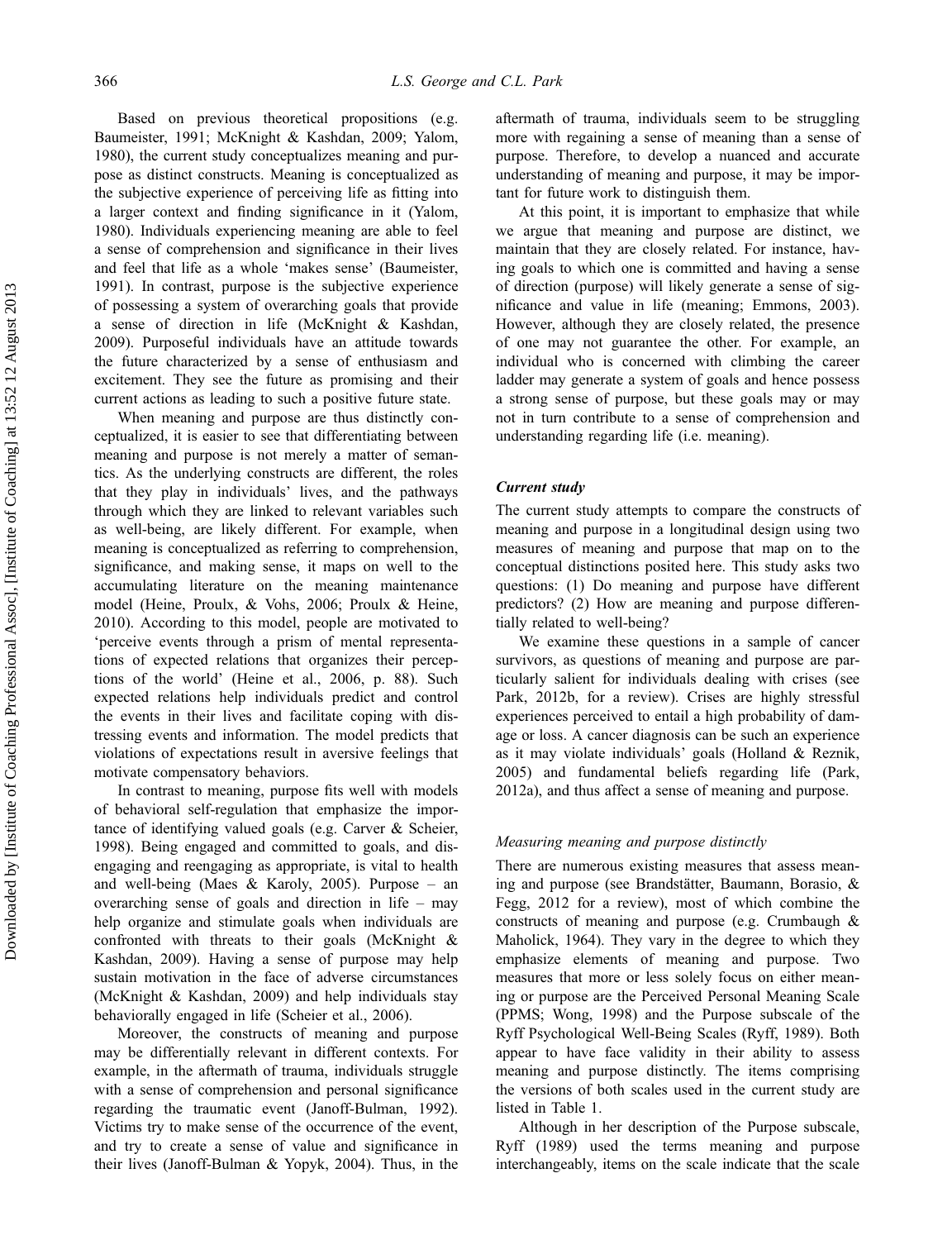(reverse scored)

| Ryff Purpose subscale                                                                                         | Perceived Personal<br>Meaning Scale                      |  |
|---------------------------------------------------------------------------------------------------------------|----------------------------------------------------------|--|
| I live life one day at a time and<br>do not really think about the<br>future (reverse scored)                 | Feel your life as a whole<br>has meaning                 |  |
| I tend to focus on the present,<br>because the future nearly<br>always brings me problems<br>(reverse scored) | Derive a great deal of<br>meaning from your past<br>life |  |
| My daily activities often seem<br>trivial and unimportant to me<br>(reverse scored)                           | Find your life very<br>meaningful                        |  |
| I do not have a good sense of<br>what it is I am trying to<br>accomplish in life (reverse<br>scored)          | Look forward to a<br>meaningful life in the<br>future    |  |
| I used to set goals for myself, but<br>that now seems like a waste of<br>time (reverse scored)                |                                                          |  |
| I enjoy making plans for the<br>future and working to make<br>them a reality                                  |                                                          |  |
| I am an active person in carrying<br>out the plans I set for myself                                           |                                                          |  |
| Some people wander aimlessly<br>through life, but I am not one<br>of them                                     |                                                          |  |
| I sometimes feel as if I have done<br>all there is to do in life                                              |                                                          |  |

Table 1. Versions of the Ryff Purpose subscale and Perceived Personal Meaning Scale used in current study.

focuses on purpose – the items directly refer to goals, aims, a sense of direction, and behavioral engagement with current activities. In contrast, items on the PPMS refer specifically to meaning, using the term 'meaning' – the four items ask subjects about the degree to which they feel that their present, past, future, and overall life has 'meaning' or feels 'meaningful.' But how can we be sure that the PPMS' use of the term meaning fosters participants' focus on the underlying construct of meaning and not purpose? If experts use these terms interchangeably, would the PPMS' use of the term meaning instead of purpose make any substantive difference to participants? How can we be sure that participants are not rating their sense of goals, aims, and direction in life (i.e. their purpose)? There is evidence to suggest that the term meaning represents more than merely a sense of goals, aims, and direction for individuals. For example, Wong (1998) asked lay people to describe their conceptions of an 'ideally meaningful life.' Participants' descriptions consisted of a whole host of topics that are distinct from what we refer to here as purpose – participants wrote about having religious beliefs, intimate relationships, a sense of transcendence, being treated fairly, and living life in fulfilling ways. Therefore, when the term meaning is being used, people seem to think beyond mere goals and a sense of direction. Thus, the PPMS appears to tap meaning, whereas the Ryff Purpose subscale appears to tap purpose.

## Expected differences and similarities between meaning and purpose

Considering the conceptual differences between meaning and purpose, we hypothesized that they will have different predictors. In particular, we hypothesized that religion and spirituality will be more predictive of meaning than of purpose. Religion and spirituality offer a comprehensive framework to understand life and one's existence and thus provide a sense of meaning (Park, 2005). Religion and spirituality address existential questions (Batson & Stocks, 2004) and allow for a sense of transcendence, thus conferring a sense of significance regarding one's life (Steger, 2012). Although religion and spirituality may also provide features of purpose such as a sense of direction and enthusiasm regarding the future (Emmons, 2005), this seems to be a less salient function of religion and spirituality than the provision of a sense of comprehension and understanding regarding life (Park, 2013; Park, Edmondson, & Hale-Smith, 2013).

Another two predictors that we expected to differentially predict meaning and purpose were optimism and pessimism. Optimism and pessimism can be defined as generalized expectancies regarding outcomes (Scheier & Carver, 1985). Optimists have generally positive expectations regarding the future, whereas pessimists have negative ones. Characteristics of purpose such as goals, aims, and a sense of direction in life are highly influenced by what one expects of the future and how s/he expects things to turn out. In fact, studies have shown that the positive and negative expectations that are characteristic of optimists and pessimists affect how they construe their goals and pursue them (e.g. Jackson, Weiss, Lundquist, & Soderlind, 2002). Optimists see their goals as more attainable whereas pessimists perceive more difficulties (Carver & Scheier, 2002). Thus, optimism and pessimism might be linked to individuals' sense of purpose in life via their effects on expectations. Therefore, we hypothesized that optimism and pessimism would be more predictive of purpose than of meaning.

Crises such as cancer can violate individuals' core beliefs and goals (Holland & Reznik, 2005; Park, 2012a). For example, the goal of living a physically active life and/or the belief in a safe world maybe violated by a cancer diagnosis. We expected participants' perception of their cancer diagnosis as violating their core beliefs and goals to differentially predict meaning and purpose. We expected the perception of belief violations to be inversely predictive of meaning as core beliefs help individuals' comprehend and understand their lives (Janoff-Bulman, 1992; Koltko-Rivera, 2004; Park, 2010) and thus provide a sense of meaning. In contrast, we expected the perception of goal violations to be inversely predictive of purpose as core goals are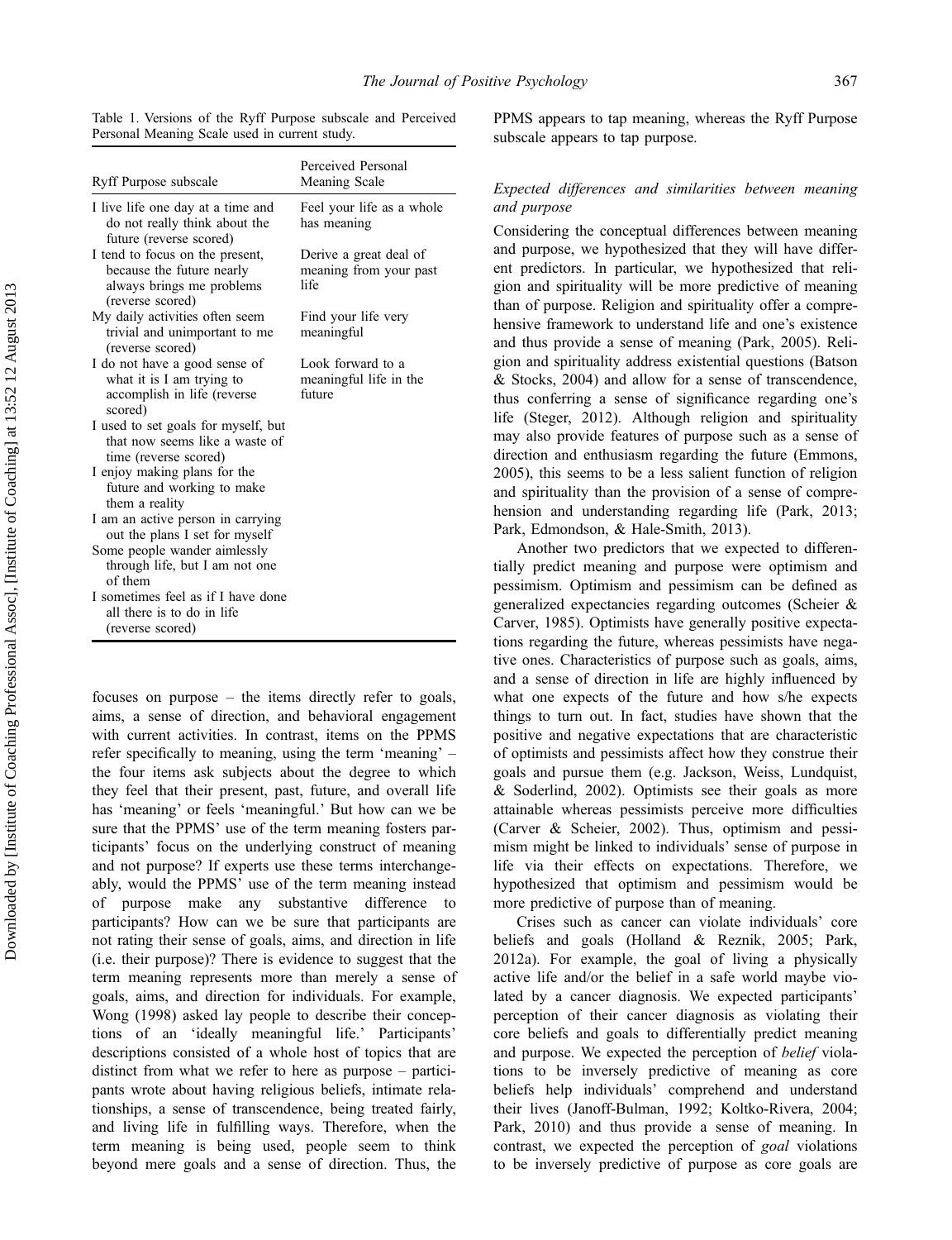characteristic of a sense purpose (McKnight & Kashdan, 2009; Ryff, 1989).

Social support was expected to be differentially predictive of meaning than of purpose. Close relationships can add a sense of value and significance to one's existence and make people feel that life is worth living (Debats, 1999; Yalom, 1980). Past research has shown that when people are asked to describe an ideally meaningful life, relationships with others are often described as a primary source of meaning (e.g. Wong, 1998). We therefore expected social support to be more closely associated with meaning than with purpose.

Finally, we expected past experiences with crises to be more predictive of meaning than of purpose. Crises are highly stressful experiences that can violate individuals' perception of their lives and life experiences as comprehensible (Janoff-Bulman, 1992; Park, 2010). In the aftermath of crises, individuals struggle to find a sense of significance and understanding regarding the event and their lives (Janoff-Bulman & Yopyk, 2004). We expected this process of violation to be more closely associated with meaning than with purpose, as a sense of comprehension and understanding regarding life is central to meaning. Therefore, in our sample, we expected participants' past experiences with crises to be inversely predictive of meaning.

Just as we hypothesized meaning and purpose to have differential relationships with predictors, we expected them to have differential relationships with well-being variables. Firstly, we expected meaning to be more closely associated with participants' current experience with their cancer diagnosis. Theoretical models of adjustment to crises suggest that individuals who perceive the event as more violating of their worldviews are more likely to experience distress (e.g. Park, 2010). Individuals who perceive their experience as incomprehensible and report having trouble 'making sense' of it have more difficulties adjusting (Currier, Holland, & Neimeyer, 2006; Holland, Currier, & Neimeyer, 2006; Pakenham, 2008). Therefore, we expected that participants' current experience of psychological distress associated with their cancer experience would be more closely tied to meaning than to purpose.

Two other well-being variables that we expected to be differentially associated with meaning and purpose are posttraumatic growth and posttraumatic depreciation – specifically, we expected posttraumatic growth and depreciation to be more closely associated with meaning than with purpose. Posttraumatic growth refers to the positive changes that arise in response to a major life crisis (Calhoun, Cann, Tedeschi, & McMillan, 2000) and posttraumatic depreciation refers to the corresponding negative changes (Cann, Calhoun, Tedeschi, & Solomon, 2010). Crises can be discrepant with individuals' ability to see their experiences as comprehensible and understandable. In the aftermath of crises, individuals struggle to make sense of their experience – to incorporate their experience into a coherent worldview – so that they are able to regain a sense of comprehension and understanding regarding their lives (Janoff-Bulman, 1992; Park, 2010). This process sometimes involves posttraumatic growth as it allows them to make sense of their experience and to gain a sense of significance regarding the event and their lives (Janoff-Bulman & Yopyk, 2004). Posttraumatic growth helps individuals answer fundamental questions regarding the experience such as 'why did the event happen?' and 'what for?' (Davis, Nolen-Hoeksema, & Larson, 1998). Therefore, we expected those participants who perceived more growth in response to their cancer diagnosis to have a greater sense of meaning. Similarly, we expected posttraumatic depreciation to hinder individuals' ability to make sense of their experience, and thus hinder a sense of meaning. While posttraumatic growth and depreciation may also include changes to individuals' goal systems (Tedeschi & Calhoun, 1996), the struggle to make sense of one's experience seems most salient in the aftermath of trauma. Therefore, we hypothesized that posttraumatic growth and depreciation would be more strongly associated with meaning than with purpose.

Lastly, we expected that meaning and purpose would be similar in their relations with the well-being variables of life satisfaction and affect. Life satisfaction is the cognitive judgment of one's life circumstances as compared to one's own standards (Diener, Emmons, Larsen, & Griffin, 1985). A sense of significance and understanding regarding life (meaning) and a sense of direction and overarching goals (purpose) may both help lead to a positive life satisfaction judgment that one's life circumstances are as they should be (Steger, 2012). There seems to be few reasons to expect meaning and purpose to be differentially related to life satisfaction. Similarly, a sense of meaning and a sense of purpose may both generate and facilitate feelings of positive affect. During stressful and adverse circumstances, a sense that one's life makes sense and is of significance (meaning) can serve as a positive resource (Frankl, 1963) thus facilitating the ability to experience positive affect. A purposeful life may contribute to positive affect by allowing individuals to stay motivated and continue pursuing their goals in the face of adversity (McKnight & Kashdan, 2009).

#### Method

These analyses were part of a larger investigation of cancer survivorship and psychosocial variables related to quality of life in young to middle-aged adults. Inclusion criteria were having been diagnosed with cancer one to three years prior to recruitment and being between 18 and 55 years of age. Participants were identified through the Cancer Registry at Hartford (CT) Hospital. At Time 1, 600 questionnaires were sent to potential participants via US mail, and 250 were returned completed. One year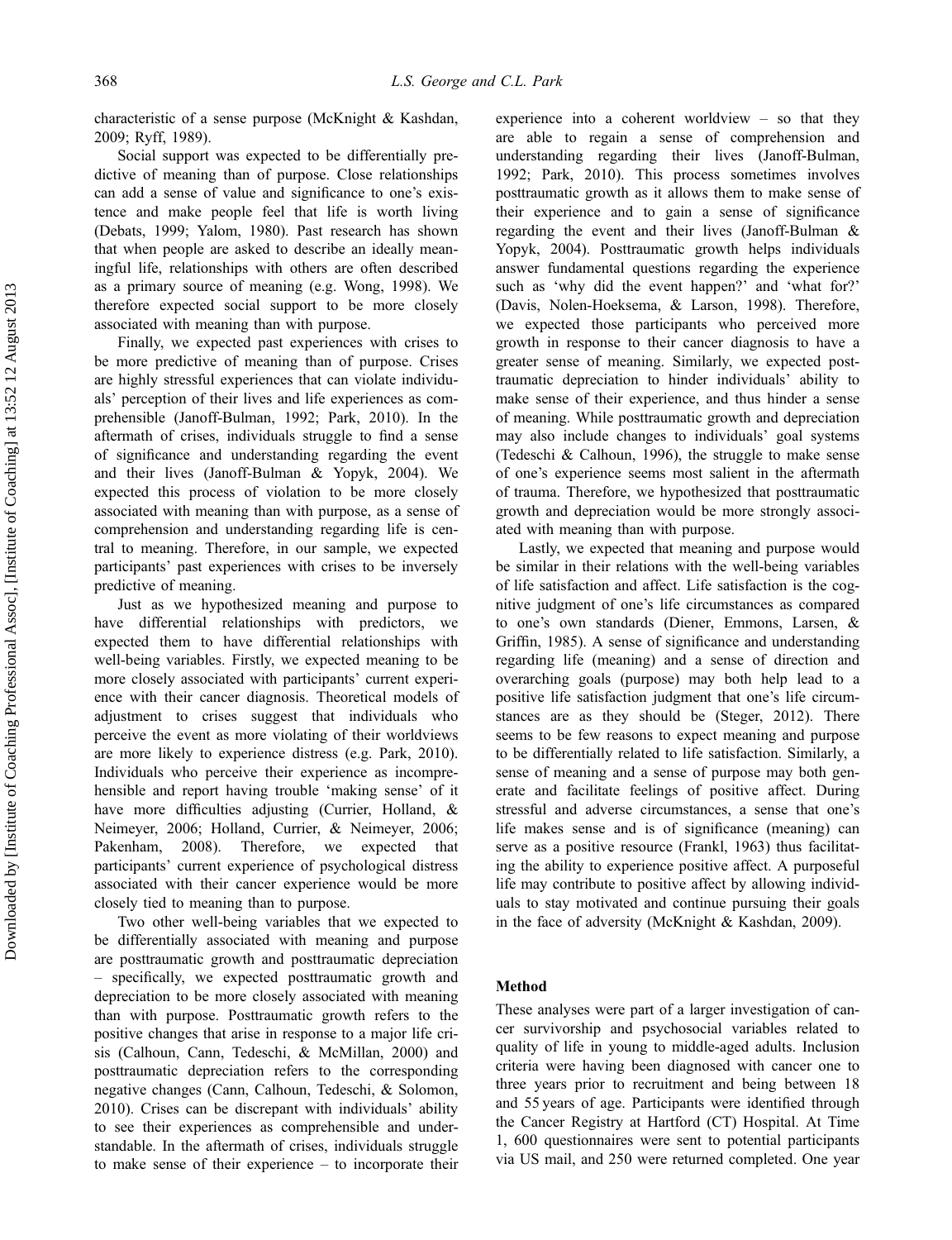later (Time 2), follow-up packets were mailed to the entire initial sample, of which 167 were returned.

## **Participants**

Present analyses were conducted only for participants who responded at both Time 1 and Time 2. Information regarding the complete Time 1 sample can be found in Edmondson, Park, Blank, Fenster, and Mills (2008). The Time 2 sample consisted of 108 women and 59 men with a mean age of  $46.34$  (SD = 6.29). Mean years since cancer diagnosis was  $3.5$  (SD = 1.7) and mean years since completing primary treatment were  $2.6$  (SD = 1.6). The sample was mostly White (89%), married or cohabiting (73%), college educated or higher (71%), and financially secure (83% had household incomes of at least \$50,000). Denominational affiliations were as follows: Catholic (43%), Protestant Christian (30%), 'none' (19%), Jewish (4%), or another affiliation (4%). Primary treatments for cancer were: surgery only (53%), chemotherapy only (5%), combination of surgery and radiation (12%), and combination of chemotherapy, surgery, and radiation (23%). Most common cancer sites in the sample were breast (47%), prostate (12%), colon/rectal  $(6\%)$ , lymph nodes  $(5\%)$ , and cervix/uterus  $(4\%)$ .

#### Measures

#### Demographics and cancer related information

At Time 1, participants reported on demographics and specifics regarding their cancer diagnosis such as cancer type, treatments, age at diagnosis, and time since diagnosis and primary treatment. At Time 2, participants reported on recurrence of cancer.

## Measures of Time 1 predictors

Religiousness was assessed using a single-item measure from the Overall Self-Ranking section of the Brief Multidimensional Measure of Religiousness/Spirituality (Fetzer Institute/National Institute on Aging Working Group [Fetzer/NIA], 1999). This measure is intended to capture participants' self-perceptions of their overall religiosity. Participants responded to the question, 'To what extent do you consider yourself a religious person.' Responses were rated on a four-point scale that ranged from very religious to not at all religious.

Spirituality was assessed using the Daily Spiritual Experiences subscale from the Brief Multidimensional Measure of Religiousness/Spirituality (Fetzer Institute/ National Institute on Aging Working Group [Fetzer/ NIA], 1999). This subscale consists of six items rated on a six-point scale ranging from many times a day to never or almost never. Sample items include 'I feel God's presence' and 'I feel deep inner peace or harmony.' Studies have shown good reliability and validity data for the scale (e.g. Underwood & Teresi, 2002).

The Interpersonal Support Evaluation List (ISEL) assesses participants' perception of the availability of social support (Cohen, Mermelstein, Kamarck, & Hoberman, 1985). The shortened form of this measure consists of 12 items rated on a four-point scale that ranged from definitely false to definitely true. Sample items include 'If I were sick, I could easily find someone to help me with my daily chores' and 'If I wanted to have lunch with someone, I could easily find someone to join me.'

The Goals subscale and the Beliefs subscale from The Meaning Assessment Scale (Park, 2008; Park & Edmondson, 2009) were used to measure the degree to which the diagnosis of cancer violated participants' core beliefs and goals. The Beliefs subscale asked participants the degree to which cancer violated a sense of control over one's own life, a sense of the world as fair/just, a sense that god is in control, and a sense that the medical profession has control of one's health. The Goals subscale asked the degree to which cancer interfered with goals pertaining to 12 various life areas (e.g. physical health, personal achievement, and financial security). All items were rated on a four-point scale that ranged from not at all to very much.

The Life Orientation Test-Revised (LOT-R; Scheier, Carver, & Bridges, 1994) assessed participants' dispositional optimism and pessimism. The LOT-R is a widely used measure that consists of 10 items rated on a fivepoint scale ranging from *strongly disagree* to *strongly* agree. Three of the items were positively worded, three negatively worded, and four were fillers. The positively worded items were used to calculate optimism and the negatively worded items were used to calculate pessimism (per Herzberg, Glaesmer, & Hoyer, 2006). Psychometric data suggesting independence of the optimism and pessimism factors exists for the scale (Herzberg et al., 2006).

The Stressful Life Experiences Screen (SLES; Stamm et al., 1996) assessed the number of lifetime experiences with crises. The SLES is based on theoretical and empirical conceptualizations of highly stressful experiences. The measure includes those experiences that are commonly perceived as 'extreme' or 'high magnitude' and are most likely to affect physical and mental health (e.g. injury, death of a loved one and sexual abuse). Participants were to respond yes or no to 15 items regarding whether they had experienced the event in question or not.

#### Time 2 well-being measures

The Intrusions subscale from the Impact of Event Scale-Revised (IES-R; Weiss & Marmar, 1997) measured the degree to which the cancer experience intruded into participants' consciousness and caused them distress. The IES-R is a widely used 22-item measure of subjective distress caused by traumatic events. The measure consists of three subscales: intrusions, avoidance, and hyperarousal. Only the seven-item Intrusions subscale, which assesses difficulties such as intrusive thoughts, feelings,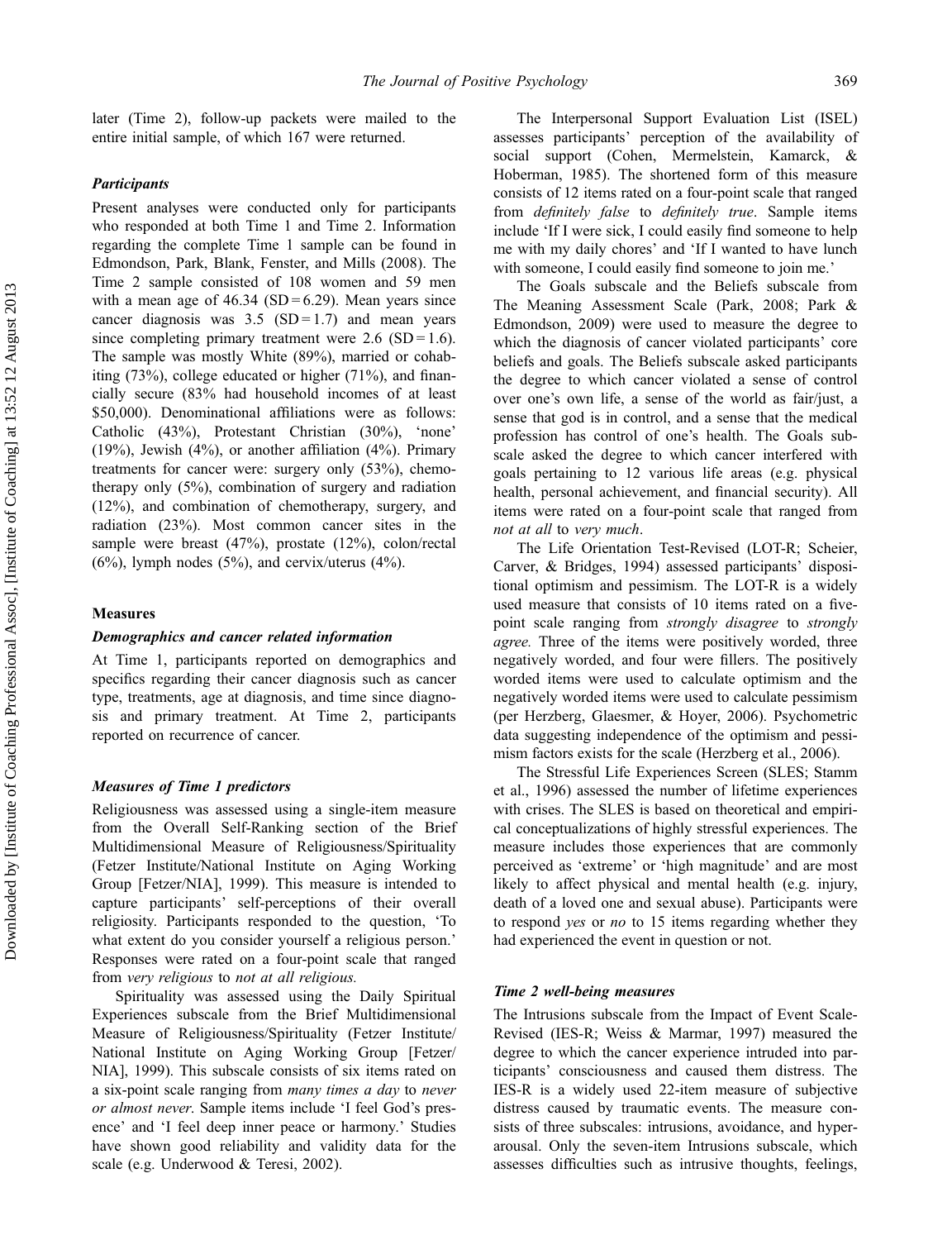imagery, and nightmares, was used in the current study. Participants were asked to indicate the degree to which each item was true for them in the past week regarding their cancer experience. Sample items include, 'Any reminder brought back feelings about it' and 'Pictures about it popped in my head.' Items were rated on a five-point scale that ranged from not at all to extremely.

The Positive and Negative Affective Scale (Watson, Clark, & Tellegen, 1988) is a 20-item measure of positive affect (PA) and negative affect (NA). PA and NA reflect dispositional dimensions that account for much of self-rated affect. PA reflects participants' degree of enthusiasm, alertness, and pleasurable engagement. NA reflects distress and unpleasurable engagement and includes mood states such as anger, contempt, guilt, and fear. Participants rated a number of words that described feelings and emotions according to how they feel generally on a five-point scale that ranged from very slightly or not at all to extremely.

The Satisfaction With Life Scale (Diener et al., 1985) is a five-item measure that assesses degree of life satisfaction, a cognitive judgment of where one's life circumstances are compared to one's own standards. Sample items include 'In most ways my life is close to my ideal' and 'The conditions of my life are excellent.' Items were rated on a seven-point scale that ranged from *strongly* disagree to strongly agree.

The Perceived Benefits Scale (Carver & Antoni, 2004; Tomich & Helgeson, 2004) was used to assess posttraumatic growth and posttraumatic depreciation. The 15 items asked participants about the degree to which having cancer brought about changes in different life areas such as relationships and appreciation for life. Items were rated on a five-point scale ranging from much worse now to much better now (per Bellizzi, Miller, Arora, & Rowland, 2007; Frazier, Conlon, & Glaser, 2001). Scores for posttraumatic growth were calculated by recoding items (i.e. ranging from  $0 = no$  *change* to  $2 = much better now$ ) and then adding them (per Bellizzi et al., 2007; Frazier et al., 2001). Scores for posttraumatic depreciation were calculated in the same fashion (i.e. ranging from  $0 = no$  change to  $2 = much$  worse now).

#### Measures of meaning and purpose

Meaning in life was assessed using an abbreviated version of the Perceived Personal Meaning Scale (PPMS; Wong, 1998). Items were rated on a 10-point scale ranging from not at all to extremely. Good concurrent and predictive validity have been demonstrated for the PPMS (Park, Malone, Suresh, Bliss, & Rosen, 2008; Wong, 1998).

In order to measure purpose, the Purpose subscale of the Ryff Scales of Psychological Well-Being was used (Ryff, 1989). The medium length form of the Ryff Scales consists of 54 items, nine of which measure purpose. Items were rated on a six-point scale ranging from strongly disagree to strongly agree. Good psychometric properties have been demonstrated for the scale (Ryff, 1989; Ryff & Keyes, 1995).

## Results

#### Attrition

Participants who completed only Time 1 measures were compared with those who completed both Time 1 and 2 measures on all variables of interest, including demographic variables, using t-tests for mean differences on continuous variables and  $\chi^2$  tests on categorical variables. No significant differences existed.

## Correlations among demographics and meaning and purpose

Meaning and purpose were strongly correlated  $(r=0.61,$  $p < 0.01$ ). T-tests and ANOVAs were conducted to see if meaning and purpose varied as a function of demographic variables such as age, gender, ethnicity, socioeconomic status, level of education, and time since cancer diagnosis. No significant results were found in these analyses.

## Partial correlations of Time 1 psychosocial predictors with Time 2 meaning and purpose

Given that meaning and purpose were substantially correlated with one another, partial correlations were conducted to tease out the psychosocial predictors of each, controlling for the other. Table 2 lists the results of partial correlations between Time 1 psychosocial variables and Time 2 meaning and purpose. Time 1 religiousness and daily spiritual experiences were positively correlated with Time 2 meaning after controlling for Time 2 purpose. Time 1 interpersonal support and optimism were positively correlated with Time 2 purpose after controlling for meaning, while Time 1 pessimism, lifetime incidence of crises, and appraised goal violations due to cancer were negatively related to Time 2 purpose.

Table 2. Partial correlations of Time 1 psychosocial predictors with Time 2 meaning and purpose.

|                               | Meaning<br>(controlling)<br>for purpose) | Purpose<br>(controlling)<br>for meaning) |
|-------------------------------|------------------------------------------|------------------------------------------|
| Religiousness                 | $0.19*$                                  | $-0.03$                                  |
| Spirituality                  | $0.17*$                                  | 0.06                                     |
| Interpersonal support         | 0.11                                     | $0.20**$                                 |
| Optimism                      | 0.04                                     | $0.24***$                                |
| Pessimism                     | 0.02                                     | $-0.28***$                               |
| Stressful life<br>experiences | 0.08                                     | $-0.18*$                                 |
| Goal violations               | 0.07                                     | $-0.21***$                               |
| <b>Belief</b> violations      | 0.01                                     | $-0.04$                                  |

Notes:  $N = 140$ .  $p < 0.05$ ;  $p < 0.01$ .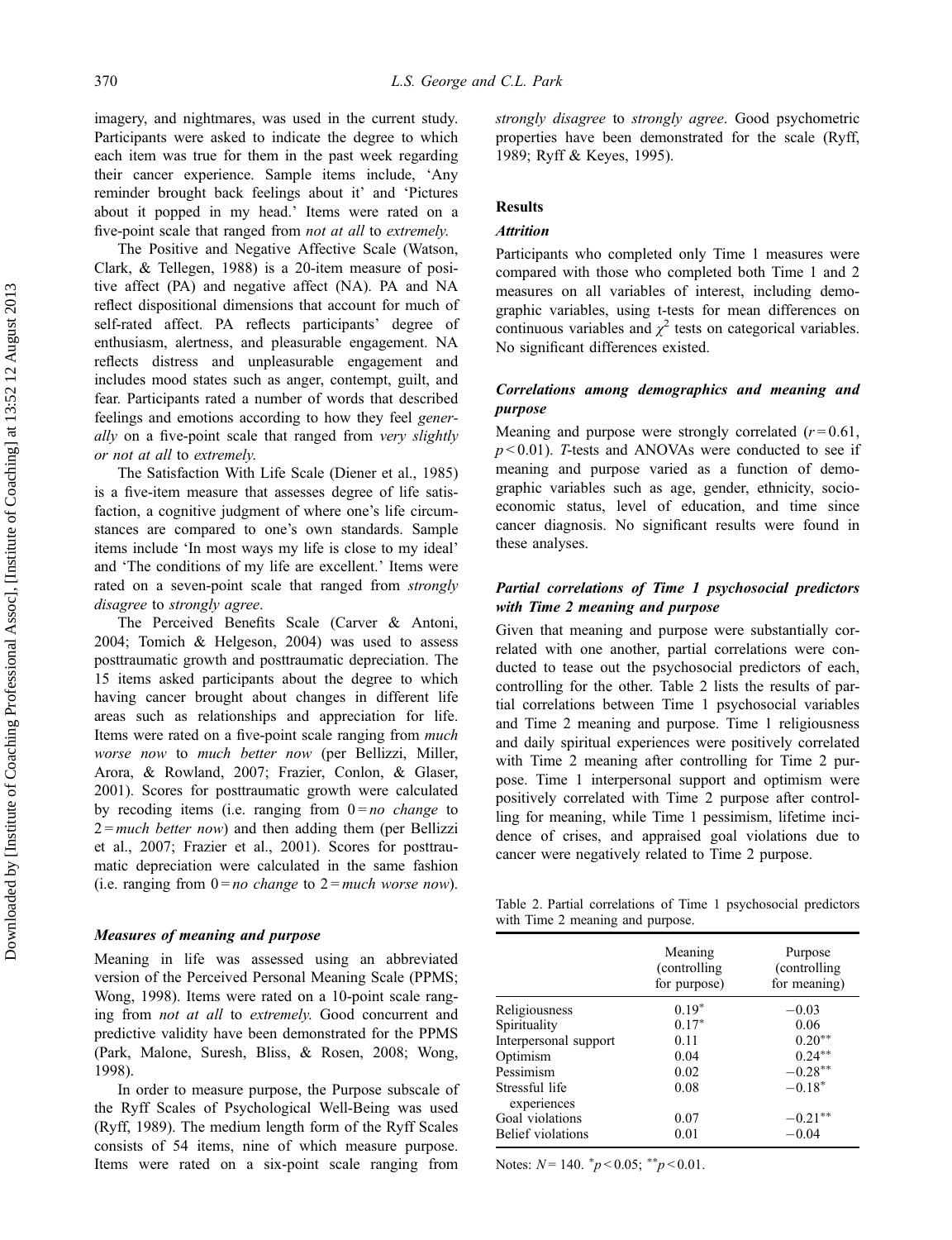## Multiple regression analyses of Time 1 psychosocial predictors of Time 2 meaning and purpose

Separate multiple regression analyses were conducted for both meaning and purpose to examine which Time 1 variables remained as unique predictors when examined together. Each analysis included all of the statistically significant relationships found for that variable (meaning or purpose) in the partial correlation analyses. In addition, we included as the first step demographic characteristics in order to take into consideration the effect of age and gender. These results are listed in Tables 3 and 4. Standardized beta weights indicated that Time 2 meaning was significantly predicted by daily spiritual experiences  $(\beta = 0.28, p < 0.05)$ . Time 2 purpose was significantly predicted by interpersonal support ( $\beta$ =0.20,  $p$  <0.05). Pessimism was marginally predictive of Time 2 purpose  $(\beta = -0.19, p = 0.06).$ 

## Correlations between Time 2 meaning and purpose with Time 2 well-being

Partial correlations were conducted to examine relations between Time 2 meaning and purpose and Time 2 wellbeing. Results, listed in Table 5, showed that after controlling for purpose, meaning was positively related to posttraumatic growth resulting from cancer, positive affect, and life satisfaction. Meaning was inversely related to posttraumatic depreciation and negative affect. After partialling out meaning, purpose was positively related to positive affect and life satisfaction. Purpose

Table 3. Multiple regression analyses of Time 1 psychosocial predictors of Time 2 meaning.

|               |          | Meaning    |         |  |
|---------------|----------|------------|---------|--|
|               | в        | <b>SEB</b> | Beta    |  |
| Age           | $-0.04$  | 0.03       | $-0.10$ |  |
| Gender        | $0 - 12$ | 0.40       | $-0.03$ |  |
| Religiousness | 0.04     | 0.30       | 0.02    |  |
| Spirituality  | 0.07     | 0.04       | $0.28*$ |  |

Notes:  $N = 158$ .  $p < 0.05$ .

Table 4. Multiple regression analysis of Time 1 predictors of Time 2 purpose.

|                            | Purpose |            |         |
|----------------------------|---------|------------|---------|
|                            | в       | <b>SEB</b> | Beta    |
| Age                        | $-0.09$ | 0.09       | $-0.08$ |
| Gender                     | $-0.51$ | 1.16       | $-0.03$ |
| Interpersonal support      | 0.23    | 0.10       | $0.20*$ |
| Stressful life experiences | $-0.18$ | 0.32       | $-0.05$ |
| Goal violations            | 0.03    | 0.08       | 0.03    |
| Optimism                   | 1.33    | 0.90       | 0.14    |
| Pessimism                  | $-1.52$ | 0.80       | $-0.19$ |

Notes:  $N = 150$ .  $p < 0.05$ .

Table 5. Partial correlations of Time 2 meaning and purpose with Time 2 well-being.

|                               | Meaning<br>(controlling)<br>for purpose) | Purpose<br>(controlling)<br>for meaning) |
|-------------------------------|------------------------------------------|------------------------------------------|
| Intrusions                    | $-0.09$                                  | $-0.20**$                                |
| Posttraumatic growth          | $0.32***$                                | $-0.13$                                  |
| Posttraumatic<br>depreciation | $-0.31**$                                | $-0.13$                                  |
| Positive affect               | $0.50**$                                 | $0.40**$                                 |
| Negative affect               | $-0.21***$                               | $-0.36**$                                |
| Satisfaction with life        | $0.38***$                                | $0.33***$                                |

Notes:  $N=152.$   $\frac{*}{p}<0.05;$   $\frac{*}{p}<0.01$ .

was inversely related to negative affect and intrusions resulting from the cancer experience.

#### **Discussion**

The present study explored the differences between meaning and purpose. We proposed at the outset that meaning refers to a sense of comprehension, significance, and the experiencing of life as making sense, whereas, purpose refers to a sense of core goals, direction in life, and enthusiasm regarding the future. We hypothesized that as meaning and purpose are distinct constructs, they would have different predictors and relationships with well-being. The results offered support for this hypothesis.

Consistent with the definition of meaning as referring to comprehension and significance, partial correlations showed that Time 2 meaning was positively related to Time 1 religiousness and spirituality (whereas Time 2 purpose was not). Religion and spirituality offer comprehensive frameworks to understand and comprehend one's existence and thus provide meaning (Park, 2005; Silberman, 2005). As this is a more salient function of religiousness and spirituality than the provision of a sense of goals and enthusiasm and excitement regarding the future, it is to be expected that religion and spirituality would be more closely associated with meaning than with purpose (Park, 2013; Park et al., 2013). Also consistent with the idea that comprehension and significance are more defining of meaning than purpose were the partial correlations that showed a positive relationship between Time 2 posttraumatic growth and Time 2 meaning and a negative relationship between Time 2 posttraumatic depreciation and Time 2 meaning (no relationships were found between purpose and these two variables). After an experience of crisis, individuals struggle to make sense of their experience, and to incorporate their experience into their worldview (Janoff-Bulman, 1992; Park, 2010). This process may be accompanied by growth in various aspects of their lives (Tedeschi & Calhoun, 1996) as it allows individuals to make sense of their experience and gain a sense of significance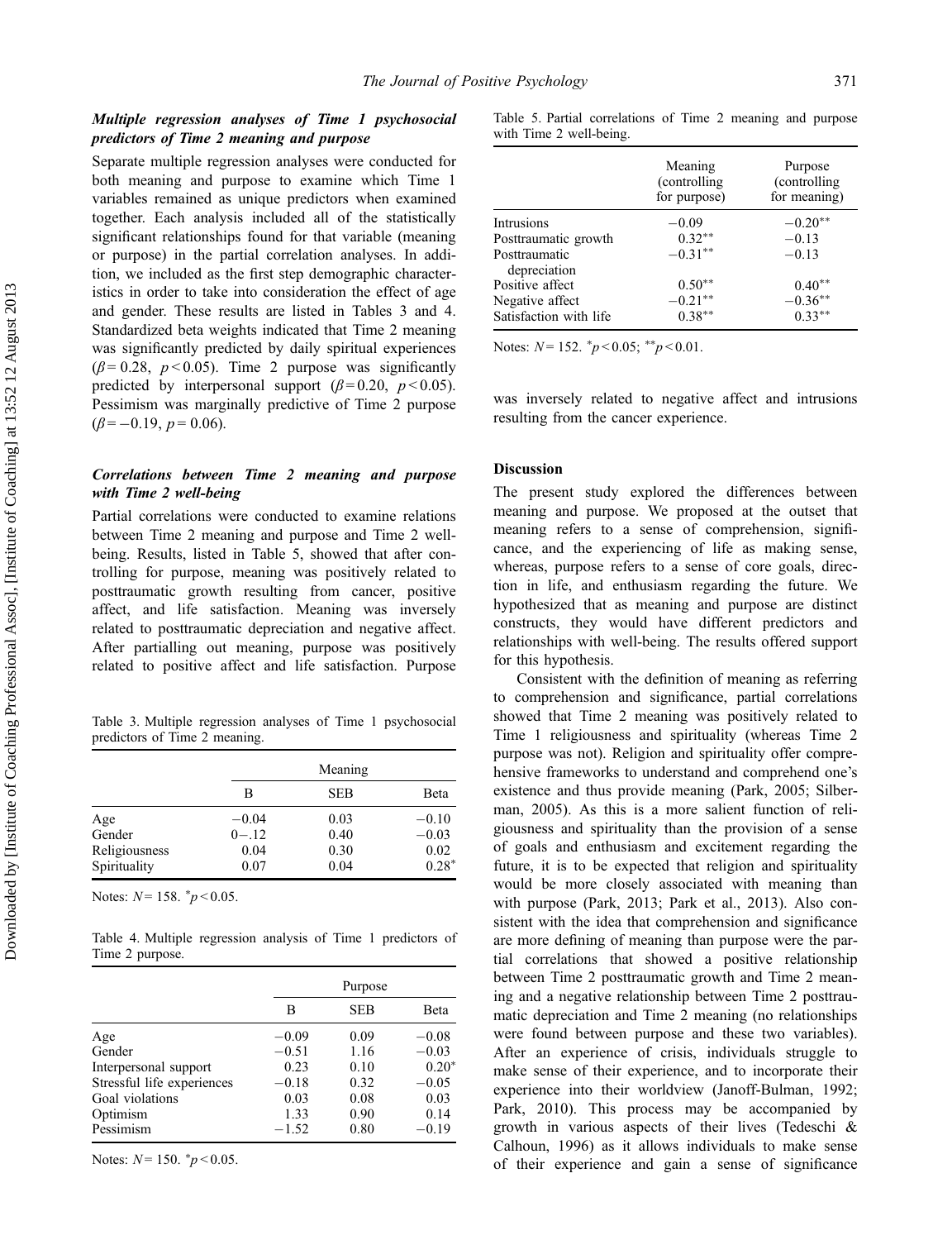regarding the event and their lives (Janoff-Bulman & Yopyk, 2004). Posttraumatic growth helps individuals answer fundamental questions regarding the experience such as 'why did it happen?' and 'what for?' (Davis et al., 1998). Similarly, posttraumatic depreciation may hinder participants' ability to make sense of their experience and thus lower meaning. In our sample, individuals who perceived more growth following their cancer diagnosis had a greater sense of meaning and those who perceived more depreciation had a lower sense of meaning, supporting the idea that part of meaning is the ability to make sense of one's life and life events.

Consistent with the definition of purpose as a sense of goals, direction, and enthusiasm regarding the future, partial correlations showed that Time 2 purpose was positively associated with Time 1 optimism and negatively associated with Time 1 pessimism (Time 2 meaning was not related to either of these variables). It seems that in our sample, individuals who had more positive expectations of the future (optimists) also experienced more purpose in life. Furthermore, Time 1 goal violations pertaining to cancer were also inversely predictive of Time 2 purpose (but not of Time 2 meaning). Survivors who perceived their cancer experience as violating their goals perceived less purpose one year later, supporting the idea that goals are more central to the experience of purpose than of meaning.

Regression analyses examining the unique predictors of Time 2 meaning and purpose offered support for our hypotheses as well, as meaning and purpose had different predictors. For Time 2 meaning, Time 1 spirituality emerged as a unique predictor. The spirituality measure that we used captured subjects' perception of the transcendent (God, the divine) in daily life and the degree to which s/he feels involved with the transcendent (Underwood & Teresi, 2002). The fact that experiencing the transcendent uniquely predicts meaning is consistent with the idea that meaning refers to a sense of understanding and significance regarding life. In contrast to meaning, regression results showed that Time 2 purpose was uniquely predicted by Time 1 interpersonal support and marginally (inversely) predicted by pessimism. The marginally significant inverse prediction of purpose by pessimism is consistent with the definition of purpose as a sense of goals, direction in life, and enthusiasm regarding the future. Pessimists have generalized expectations regarding outcomes that are negative (Scheier & Carver, 1985). Individuals with such negative expectations perceive more difficulties regarding their goals and more readily disengage from them (Carver & Scheier, 2002). Such a scenario is likely to result in a lower sense of purpose.

Some of the results were inconsistent with our expectations. The fact that regression analyses showed interpersonal support as a unique predictor of purpose but not of meaning was surprising considering that social relations are a primary source of meaning in individuals' lives (Debats, 1999; Wong, 1998). Close relationships can add a sense of value and significance to one's existence and make people feel that life is worth living (Yalom, 1980). However, the lack of an association between meaning and interpersonal support in the regression analyses may be due to the fact that perceptions of interpersonal support are not identical to perceptions of social connectedness. Our measure of support gauged the potential availability of social resources such as instrumental aid, availability of someone to talk to about one's problems, and availability of a positive reference when comparing oneself with others (Cohen et al., 1985). Purpose, which is characterized by a sense of goals, aims, and enthusiasm regarding the future, is likely facilitated by the sense that one has the necessary social resources. In fact, in the past, social support has been associated with greater goal continuity (Robbins, Lee, & Wan, 1994). We suspect that if we had used a measure that gauged social connectedness rather than social support, we would have seen a closer relationship with meaning than with purpose.

Another finding that was inconsistent with our expectations was the lack of a relationship between Time 2 meaning and Time 1 belief violations pertaining to the cancer diagnosis. As core beliefs help individuals comprehend and understand their experiences (Janoff-Bulman, 1992; Koltko-Rivera, 2004; Park, 2010), we expected a negative relationship between belief violations and meaning. It is unclear why the results were inconsistent with this notion. Perhaps other core beliefs besides the four that we assessed are important to the experience of meaning. The types of core beliefs that are crucial to the experience of a sense of meaning require further exploration (for a review of other core beliefs, see Koltko-Rivera, 2004).

An intriguing aspect of our results was the set of relationships between meaning and purpose and crises. On the one hand, Time 2 posttraumatic growth and posttraumatic depreciation following one's cancer diagnosis was correlated with Time 2 meaning but not with Time 2 purpose. On the other hand, Time 2 intrusive thoughts pertaining to the cancer experience was correlated with Time 2 purpose but not with Time 2 meaning. Lifetime incidence of crises measured at Time 1 also negatively correlated with Time 2 purpose but not with Time 2 meaning. This begs the question, are crises and the consequences of crises related more to meaning or to purpose? But perhaps this question assumes too simplistic a relationship between meaning and purpose and crises. In fact, there are many possibilities regarding the nature of their relationship. It is possible that different aspects of highly stressful experiences and their after-effects have different relationships with meaning and purpose. Meaning and purpose may be differentially disrupted depending on the circumstances surrounding crises. It is also possible that meaning and purpose differ in their stability. Perhaps, purpose is more susceptible to being disrupted by stressful experiences, whereas meaning is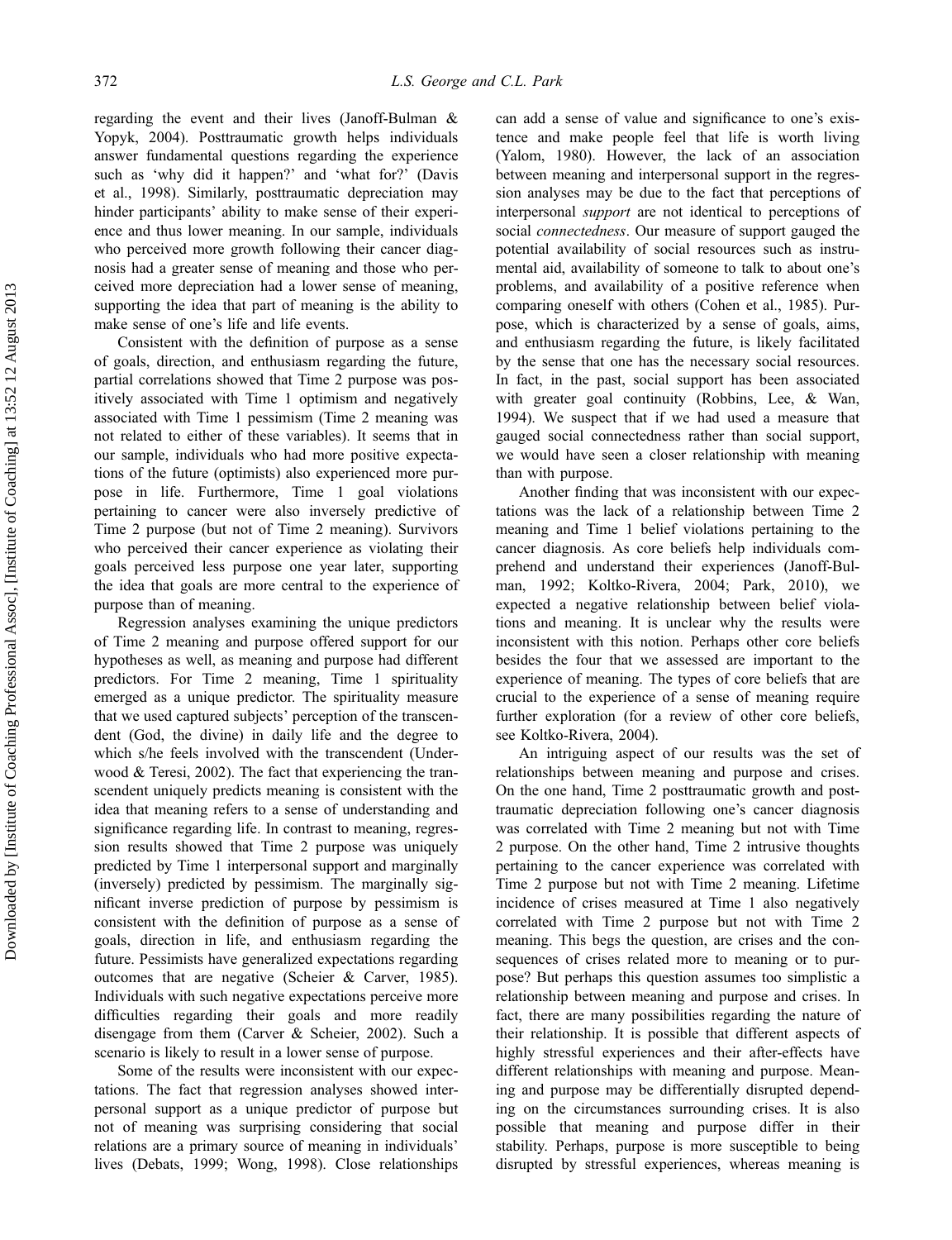more impervious. Such possibilities may interact with other factors such as the intensity of the event and coping methods in determining the role of meaning and purpose in crises. Of course, these ideas are purely speculative at this point. Future research is needed to explore these issues to better understand the relationship between meaning and purpose and crises.

Our analyses also showed that meaning and purpose were not related to demographic variables such as socioeconomic status and level of education. Socioeconomic status and level of education have been associated with purpose in the past (Ryff & Singer, 2008). Higher economic opportunities and educational standing may allow individuals to pursue personally valued goals and paths and thus confer an increased sense of purpose (Ryff & Singer, 2008). One possibility as to why we did not find a similar relationship is that the diagnosis of cancer may have affected this relationship. Crises and other difficult experiences could cause changes in sources of meaning and purpose (Tedeschi & Calhoun, 1996). They could result in the discovery and commitment to meaningful and purposive aspects of one's life regardless of one's life circumstances (Frankl, 1963) – aspects which transcend the material realm and that are less dictated by socioeconomic and educational standing (e.g. spiritual beliefs and social connections). From an existential standpoint, the experience of cancer may put individuals on an 'equal playing field,' and this may explain why we did not find a relationship between meaning and purpose and socioeconomic status.

#### Study limitations and future directions

The study limitations must be acknowledged. Firstly, our sample was mostly White, Christian, and college educated. This could limit the generalizability of the present findings. Cultural factors shape the way individuals construct reality and their place in it (Sue, 1978). Cultural factors determine what is deemed as valued and can determine individuals' goals (Markus & Kitayama, 1991; Schwartz, 2004). Considering such variability, it is important that future research assess the degree to which cultural factors may differentially affect meaning and purpose. Secondly, as data were collected in a self-report format, the scores may not be accurate. Although meaning and purpose are subjective judgments (Hicks & King, 2009), participants may have exaggerated their true felt sense of meaning and purpose. If individuals are motivated to find a sense of meaning and purpose in their lives (Baumeister, 1991; Frankl, 1963), they may have been disinclined to rate their lives as lacking meaning and purpose. Another limitation is sampling bias. Survivors who are adjusting poorly to their cancer diagnosis may have been disinclined to participate in a study on cancer survivorship. Therefore, our sample may not represent the full spectrum of well-being among cancer survivors. Lastly, the choice of measures of meaning and

purpose may limit the generalizability of our results. Out of the numerous existing measures, the scales used in this study were chosen as they do not conflate the two constructs. It remains to be seen if other distinct measures of meaning and purpose would yield a similar pattern of relationships as those found here.

Despite these limitations, the current study adds to our understanding of the differential roles that meaning and purpose may play in individuals' lives. The results found here are consistent with the idea that the constructs of meaning and purpose are distinct, as they had different predictors and relationships with well-being. The longitudinal nature of this study also allows for greater confidence in the predictors as it took into account temporal effects and avoided the confound of assessing predictors concurrently with meaning and purpose

Future studies should attempt to replicate and extend these findings. It is important to use other measures of meaning and purpose to see if the distinctions that we found hold up. Studies that examine meaning and purpose in a variety of samples such as individuals dealing with crises and 'every day' populations are necessary. The differential relationships of meaning and purpose to other relevant areas such as motivation, coping, and health and well-being should be explored as well.

#### References

- Batson, C., & Stocks, E. L. (2004). Religion: Its core psychological functions. In J. Greenberg, S. L. Koole, & T. Pyszczynski (Eds.), Handbook of experimental existential psychology (pp. 141–155). New York, NY: Guilford Press.
- Baumeister, R. (1991). Meanings of life. New York, NY: Guilford Press.
- Bellizzi, K. M., Miller, M., Arora, N. K., & Rowland, J. H. (2007). Positive and negative life changes experienced by survivors of non-Hodgkin's lymphoma. Annals of Behavioral Medicine, 34, 188–199. doi:10.1007/BF02872673
- Brandstätter, M., Baumann, U., Borasio, G. D., & Fegg, M. J. (2012). Systematic review of meaning in life assessment instruments. Psycho-Oncology. Advance online publication. doi:10.1002/pon.2113
- Calhoun, L. G., Cann, A., Tedeschi, R. G., & McMillan, J. (2000). A correlational test of the relationship between posttraumatic growth, religion, and cognitive processing. Journal of Traumatic Stress, 13, 521–527. doi:10.1023/ A:1007745627077
- Cann, A., Calhoun, L. G., Tedeschi, R. G., & Solomon, D. T. (2010). Posttraumatic growth and depreciation as independent experiences and predictors of well-being. Journal of Loss and Trauma, 15, 151–166. doi:10.1080/15325020903375826
- Carver, C. S., & Antoni, M. H. (2004). Finding benefit in breast cancer during the year after diagnosis predicts better adjustment 5 to 8 years after diagnosis. Health Psychology, 23, 595–598. doi:10.1037/0278-6133.23.6.595
- Carver, C. S., & Scheier, M. F. (1998). On the self regulation of behavior. New York, NY: Cambridge University.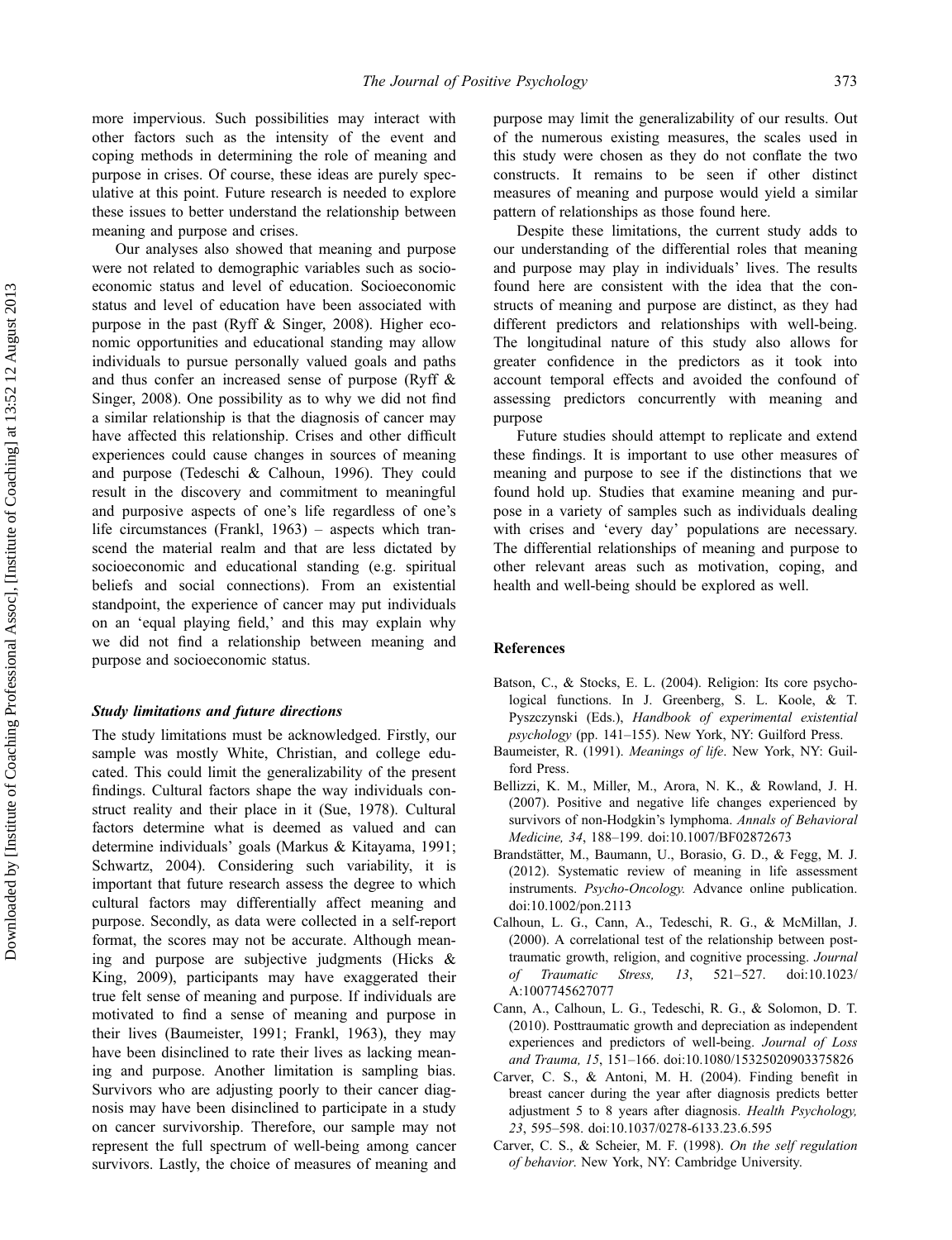- Carver, C. S., & Scheier, M. F. (2002). Optimism. In C. R. Snyder & S. J. Lopez (Eds.), The handbook of positive psychology (pp. 231–243). New York, NY: Oxford University.
- Cohen, S., Mermelstein, R., Kamarck, T., & Hoberman, H. M. (1985). Measuring the functional components of social support. In I. G. Sarason & B. R. Sarason (Eds.), Social support: Theory, research and applications (pp. 73–94). Dordrecht: Martinus Nijhoff.
- Crumbaugh, J. C., & Maholick, L. T. (1964). An experimental study in existentialism: The psychometric approach to Frankl's concept of noogenic neurosis. Journal of Clinical Psychology, 20, 200–207.
- Currier, J. M., Holland, J. M., & Neimeyer, R. A. (2006). Sense-making, grief, and the experience of violent loss: Toward a mediational model. Death Studies, 30, 403–428. doi:10.1080/07481180600614351
- Damon, W., Menon, J., & Bronk, K. C. (2003). The development of purpose during adolescence. Applied Developmental Science, 7, 119-128. doi:10.1207/S1532480XADS0703\_2
- Davis, C. G., Nolen-Hoeksema, S., & Larson, J. (1998). Making sense of loss and benefiting from the experience: Two construals of meaning. Journal of Personality and Social Psychology, 75, 561–574. doi:10.1037/0022-3514.75.2.561
- Debats, D. (1999). Sources of meaning: An investigation of significant commitments in life. Journal of Humanistic Psychology, 39, 30–57. doi:10.1177/0022167899394003
- Diener, E., Emmons, R. A., Larsen, R. J., & Griffin, S. (1985). The satisfaction with life scale. Journal of Personality Assessment, 49, 71–75. doi:10.1207/s15327752
- Edmondson, D., Park, C. L., Blank, T., Fenster, J. R., & Mills, M. A. (2008). Deconstructing spiritual well-being: Existential well-being and HRQOL in cancer survivors. Psycho-Oncology, 17, 161–169. doi:10.1002/pon.1197
- Fetzer Institute/National Institute on Aging Working Group. (1999). Multidimensional measurement of religiousness/spirituality for use in health research. Kalamazoo, MI: John E. Fetzer Institute.
- Emmons, R. A. (2003). Personal goals, life meaning, and virtue: Wellsprings of a positive life. In C. Keyes & J. Haidt (Eds.), Flourishing: Positive psychology and the life welllived (pp. 105–128). Washington, DC: American Psychological Association.
- Emmons, R. A. (2005). Striving for the sacred: Personal goals, life meaning, and religion. Journal of Social Issues, 61, 731–745. doi:10.1111/j.1540-4560.2005.00429.x
- Frankl, V. (1963). Man's search for meaning: An introduction to logotherapy (Original work published 1959). New York, NY: Pocket Books.
- Frazier, P., Conlon, A., & Glaser, T. (2001). Positive and negative life changes following sexual assault. Journal of Consulting and Clinical Psychology, 69, 1048–1055. doi:10.1037/0022-006X.69.6.1048
- Heine, S. J., Proulx, T., & Vohs, K. D. (2006). The meaning maintenance model: On the coherence of social motivations. Personality and Social Psychology Review, 10, 88–110. doi:10.1207/s15327957pspr1002\_1
- Herzberg, P., Glaesmer, H., & Hoyer, J. (2006). Separating optimism and pessimism: A robust psychometric analysis of the Revised Life Orientation Test (LOT-R). Psychological Assessment, 18, 433–438. doi:10.1037/1040-3590.18.4.433
- Hicks, J. A., & King, L. A. (2009). Meaning in life as a subjective judgment and a lived experience. Social and Personality Psychology Compass, 3, 638–653. doi:10.1111/ j.1751-9004.2009.00193.x
- Holland, J. M., Currier, J. M., & Neimeyer, R. A. (2006). Meaning reconstruction in the first two years of bereavement: The role of sense-making and benefit-finding. Omega: Journal of Death and Dying, 53, 175–191. doi:10.2190/ FKM2-YJTY-F9VV-9XWY
- Holland, J. C., & Reznik, I. (2005). Pathways for psychosocial care of cancer survivors. Cancer, 704, 2624–2637. doi:10.1002/cncr.21252
- Jackson, T., Weiss, K. E., Lundquist, J. J., & Soderlind, A. (2002). Perceptions of goal-directed activities of optimists and pessimists: A personal projects analysis. Journal of Psychology: Interdisciplinary and Applied, 136, 521–532. doi:10.1080/00223980209605548
- Janoff-Bulman, R. (1992). Shattered assumptions: Towards a new psychology of trauma. New York, NY: Free Press.
- Janoff-Bulman, R., & Yopyk, D. J. (2004). Random outcomes and valued commitments: Existential dilemmas and the paradox of meaning. In J. Greenberg, S. L. Koole, & T. Pyszczynski (Eds.), Handbook of experimental existential psychology (pp. 122–138). New York, NY: Guilford Press.
- Koltko-Rivera, M. E. (2004). The psychology of worldviews. Review of General Psychology, 8, 3–58. doi:10.1037/1089- 2680.8.1.3
- Maes, S., & Karoly, P. (2005). Self-regulation assessment and intervention in physical health and illness: A review. Applied Psychology: An International Review, 54, 267–299. doi:10.1111/j.1464-0597.2005.00210.x
- Markus, H. R., & Kitayama, S. (1991). Culture and the self: Implications for cognition, emotion, and motivation. Psychological Review, 98, 224–253. doi:10.1037/0033-295X.98.2.224
- McKnight, P. E., & Kashdan, T. B. (2009). Purpose in life as a system that creates and sustains health and well-being: An integrative, testable theory. Review of General Psychology, 13, 242–251. doi:10.1037/a0017152
- Morgan, J., & Farsides, T. (2009). Measuring meaning in life. Journal of Happiness Studies, 10, 197–214. doi:10.1007/ s10902-007-9075-0
- Pakenham, K. I. (2008). Making sense of caregiving for persons with multiple sclerosis (MS): The dimensional structure of sense making and relations with positive and negative adjustment. International Journal of Behavioral Medicine, 15, 241–252. doi:10.1080/10705500802222345
- Park, C. L. (2005). Religion and meaning. In R. Paloutzian & C. L. Park (Eds.), Handbook of the psychology of religion and spirituality (pp. 295-314). New York, NY: Guilford Press.
- Park, C. L. (2008). Testing the meaning making model of coping with loss. Journal of Social and Clinical Psychology, 27, 970–994. doi:10.1521/jscp.2008.27.9.970
- Park, C. L. (2010). Making sense of the meaning literature: An integrative review of meaning making and its effects on adjustment to stressful life events. Psychological Bulletin, 136, 257–301. doi:10.1037/a0018301
- Park, C. L. (2012a). Meaning and meaning making in cancer survivorship. In P. T. P. Wong (Ed.), The human quest for meaning: Theories, research, and applications (2nd ed., pp. 521–538). New York, NY: Routledge.